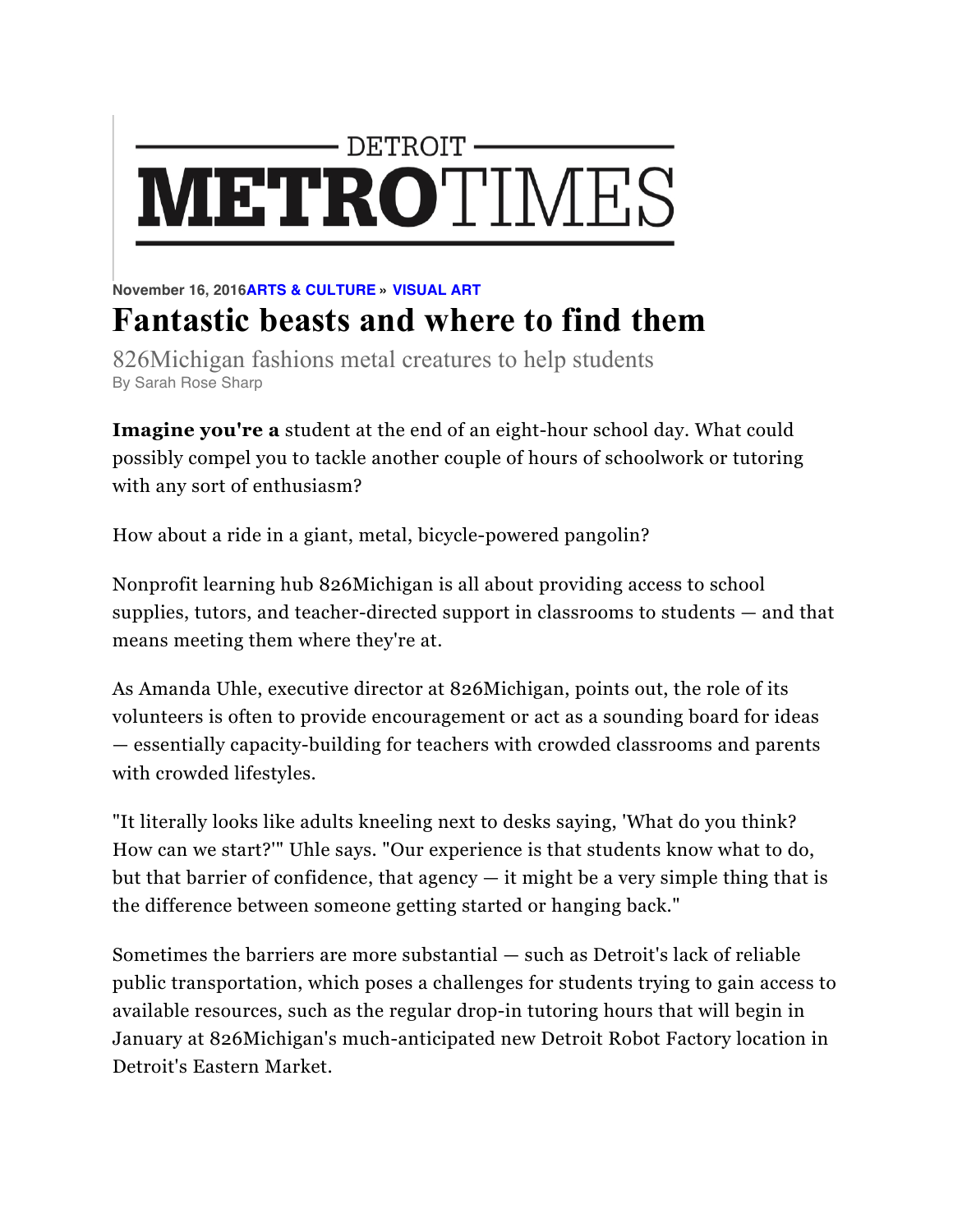If there's one thing 826Michigan knows about, it is meeting substantial challenges with fantastical solutions. Best-selling author and magnate of independent publishing, Dave Eggers, who co-founded the 826National organization in 2002 along with award-winning educator Nínive Calegari, seems to love nothing more than imagining inventive strategies to raise awareness for the needs of students. In order to raise awareness of the need for safe and comprehensive public transportation in Detroit, Eggers designed a mini-herd of animal-inspired vehicles for an exhibition at the Museum of Contemporary Art Detroit.

"I was a studio art major for much of my time in college," Eggers says. "And I still think about certain issues and themes in visual terms. A few years ago, I visited the Boggs School and when the idea of 826Michigan's Eastern Market space was first imagined, there was this question of how kids from Boggs would get to 826 for after-school tutoring and programming. It's only a mile or so away, but that distance can be daunting for a 7-year-old. So the animal bikes became a solution."

The designs, created by Eggers, were brought into reality by Gizmo, a fabrication studio in San Francisco, and Detroit-based artist and metalsmith Juan Martinez and his team in Detroit. These bike sculpture/puppets pose a formidable challenge of balancing aesthetics and safety, which Martinez took very seriously.

"I'm thrilled to have the opportunity to create these awesome pedal-powered animals," Martinez says. "In building these from Dave's initial drawings, I took great care in making sure the kids wouldn't get snagged or cut by the metal on these animals. I lined all touch surfaces with bike tires and heavy-duty vinyl and carefully sanded any edges.

"But the aesthetics are what really get the kids all excited to ride in them and illicit joy from people who see them out on the streets."

A few weeks ago, the bikes took a few test-runs around Shed 5 at Eastern Market, and *The Spirit of the Animals Is in the Wheels*, which opened on Nov. 4 at MOCAD and runs in the DEPE Space Exhibition area through Jan. 1. The exhibition offers museumgoers and bike enthusiasts a chance to see these strange and inventive wheeled creatures in captivity, before they are eventually set loose on the streets of Detroit, to facilitate connections between students who love to learn and the volunteers and program staff who love to support them in that aim.